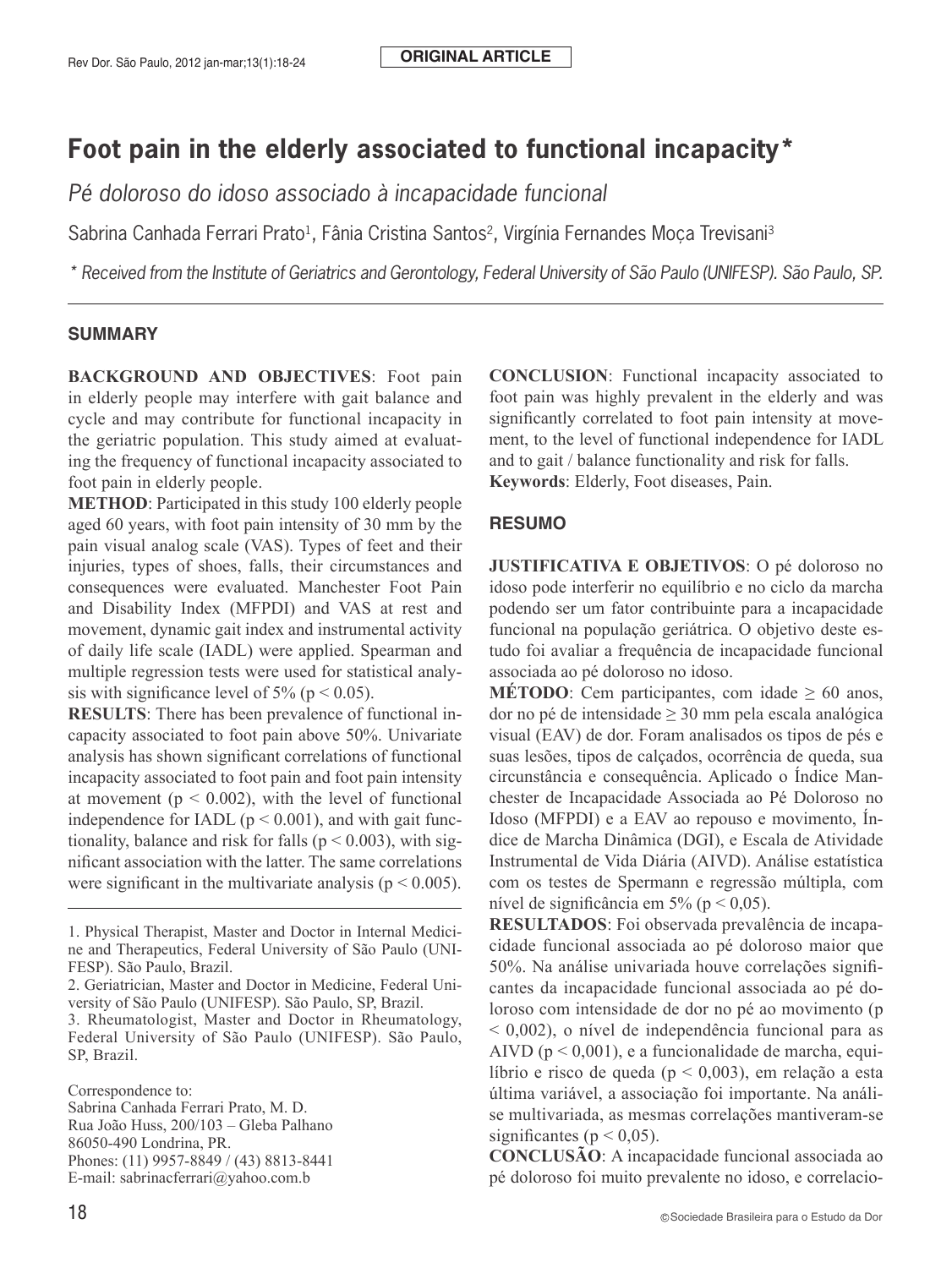nou-se significativamente com a intensidade da dor no pé em movimento, o nível de independência funcional para as AIVD, e a funcionalidade da marcha/equilíbrio e risco de queda.

**Descritores**: Doenças do pé, Dor, Idoso.

## **INTRODUCTION**

With aging, maintenance of autonomy is closely related to quality of life (QL). So, a way to quantify QL is by the level of autonomy with which people independently perform their daily activities within a socio-economic and cultural context.

A study states that aging while maintaining all functions is not a problem both for the individual and the community; when functions start to deteriorate is when problems start to appear because people loose their autonomy1 . Among several problems affecting functional capacity, one of them is elderly foot pain. Evidences from detailed studies of several feet disorders suggest that 80% of the population have some feet problem<sup>2</sup> . Such problems bring some consequences to the elderly, such as: decreased strength and coordination, and worsen posture instability and the risk for falls, resulting in functional incapacity<sup>3</sup>.

Feet are convergence points of body weight during ambulation and have well detailed structures for such function. Such responsibility attributed to the feet make them more susceptible to injuries and deformities. These changes often generate posture instability and, as a consequence, falls<sup>3</sup>.

The major risk for falls is related to feet and shoes disorders<sup>4</sup>. A study carried out by these authors<sup>3</sup> has shown that toe abnormalities, callosities and inadequate shoes may impair walking and increase the risk for falls.

Feet problems may directly interfere with balance and gait cycle, thus being a contributing factor for functional incapacity and falls in the geriatric population.

This study aimed at evaluating the frequency of functional incapacity related to foot pain in the elderly and the influence of related factors using the Manchester Foot Pain and Disability Index (MFPDI) to preserve autonomy and independence.

# **METHOD**

After the project approval by the Research Ethics Committee (Opinion 0274/07), Federal University of São Paulo (UNIFESP), this study was carried out from March 2007 to December 2008.

This is a transversal, descriptive and analytical study carried out with a sample of 100 elderly people evaluated in the outpatient setting of the Discipline of Geriatrics and Gerontology, UNIFESP. Inclusion criteria were: age  $\geq 60$  years, both genders, with foot pain intensity  $\geq$  30 mm measured by the visual analog scale (VAS); pain at rest or movement and duration ≥ 3 months. Exclusion criteria were irradiated or referred pain to the foot; amputation of lower limb and those who could not walk and had no understanding and motivation to participate in the study. They all signed the free and informed consent term.

An investigation protocol was used addressing variables such as: socio-demographic data, presence of falls, their circumstances and consequences, most commonly used type of shoe. We have also physically examined the feet to classify them in different types of feet and injuries.

In addition to this protocol, some tools were applied, such as:

MFPDI is divided into four subscales with 19 questions: 9 incapacity questions, 5 pain questions, 3 concern questions and 2 difficulty questions. For each question, patients have to point the frequency of feet symptoms in the last 30 days. If there is no incapacity the alternative "never, in any moment" should be marked. If present, one alternative "yes, in some days" or " yes, most/every day" should be chosen. Using the simple scoring strategy, all points are added to determine the incapacity level. MFPDI is scored as follows: "never in any moment" (score  $= 0$ ), "yes, in some days" (score  $= 1$ ) and " yes, most/every day" (score  $= 2$ ). Score goes from 0 to 38<sup>5</sup>.

VAS is a 100 mm line with anchors on both directions. One is "no pain" and the other is "maximum pain". Patients were oriented to choose the value best reflecting their feet pain in the last month at rest (rVAS) and movement (mVAS) and a ruler was used to measure pain from 0 to 100 mm. Line was horizontal with keywords throughout the scale<sup>6</sup>.

Dynamic gait index (DGI) consists of 8 tasks involving gait in different sensory contexts, which include leveled surface, changes in gait speed, horizontal and vertical head movements, cross or bypass obstacles, rotate around their own body axis, ascend and descend stairs. All patients were evaluated by an ordinal scale with 4 categories according to their performance in each task: severe impairment (0), moderate impairment (1), mild impairment (2) and normal gait (3). Maximum score is 24 points and a score below 19 points indicates risk for falls<sup>7</sup>.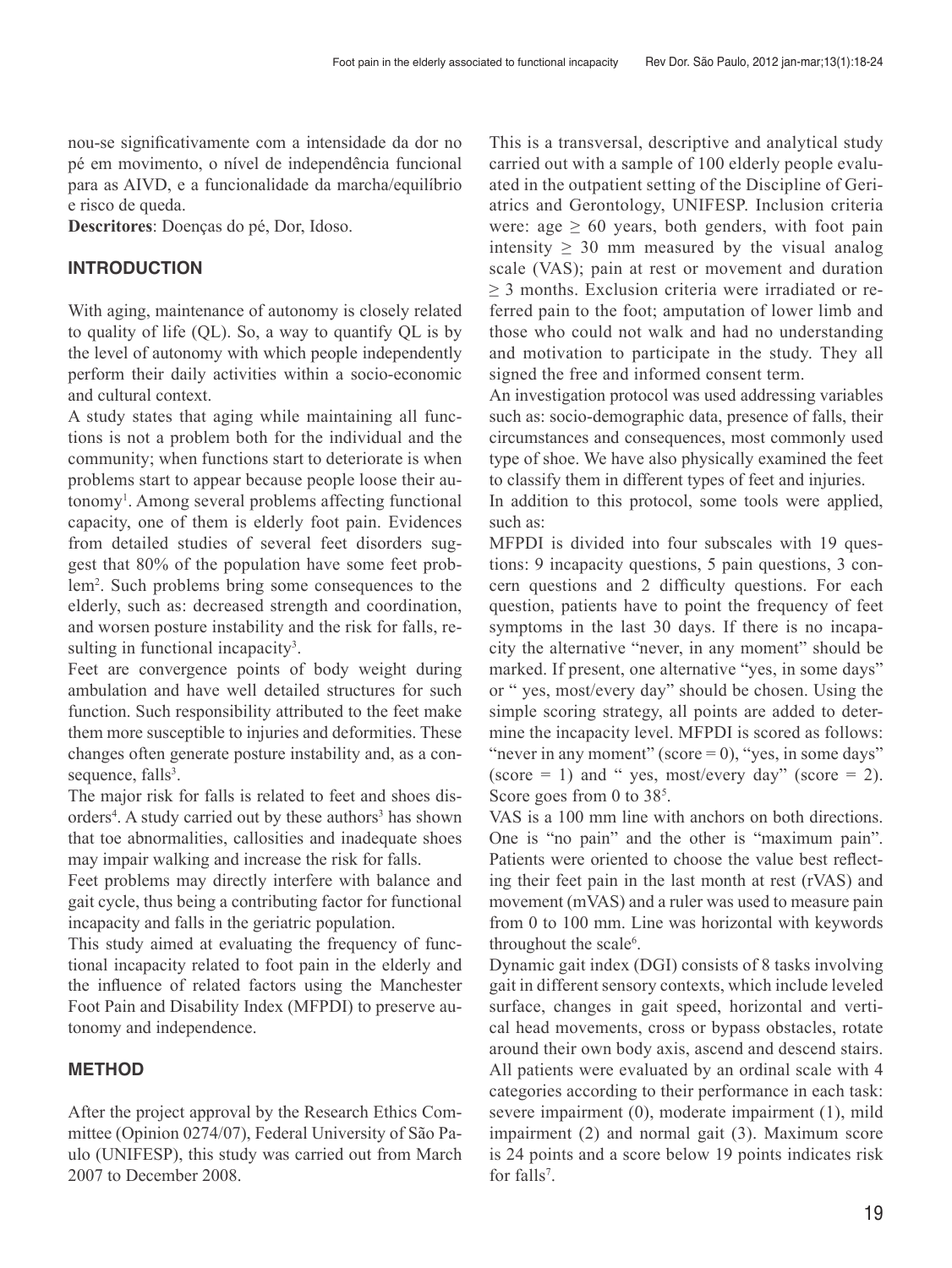Instrumental daily life activities scale (IDLA) consists of 9 questions regarding the use of telephone, trips, going shopping, preparing meals, domestic tasks, use of drugs and money handling. Scoring is as follows: dependence (1), capacity with help (2) and independence (3). Maximum score is 27 points representing the level of functional independence: independent (19 to 27 points); partially dependent, where they need some help (10 to 18 points) and totally dependent (1 to 9 points) $8$ .

After evaluation, all participants were referred to specific and individual feet treatments.

A descriptive evaluation with absolute (N) and relative (%) frequencies was used for socio-demographic variables frequency, types of feet injuries, type of shoe, fall with circumstance and consequence, MF-PDI, DGI and IDLA.

Median of central trend and interquartile interval (Q1 and Q3) for variability measurements were used for rest VAS and movement VAS.

MFPDI and investigation protocol were associated with Mann-Whitney and Kruskal-Wallis tests.

Spearman test  $(R<sub>o</sub>)$  was used for correlation analysis between foot pain-associated functional incapacity and other involved variables, and multiple regression model was used for variables significantly correlated in the previous model, considering statistically significant  $p \leq 0.05$ .

## **RESULTS**

Sample was made up of 100 elderly with predominance of age group from 60 to 70 years (43%), females (85%) and Caucasians (60%).

Most frequent findings were 83% of talipes valgus and 52% of talipes planus. There has been 64% prevalence of skin injuries and from total sample, 63% had nail lesions and 53% presented toes deformities. Most frequently used shoes were sneakers and very soft shoes ("moleca") (29% each), sandals (22%), slippers (15%) and "mule" slippers (5%).

It has been observed that approximately 60 elderly have fallen at least once in previous year and from them, 27% have fallen twice or three times. According to circumstance, falls occurred at home (53%) or on the street (47%) and as to consequence, it has been observed that 22% of cases resulted in fractures, however 55% have resulted in no injury or in severe or moderate injuries, respectively between 18% and 27%.

Foot pain-associated functional incapacity frequency

in the elderly according to MFPDI was  $\leq 50\%$  (answer yes, in most / every day), except for questions IM1, IM5, IM9 and IM15 (Table 1).

As to foot pain intensity, medians were 80 mm by mVAS and 60 mm by rVAS. According to gait functionality and balance, and to risk for falls using DGI it was  $\geq$  30%. There has been moderate functional impairment in the studied sample. Functional independence for IDLA has shown that  $\geq 60\%$  of the sample were independent.

Association analysis has shown that foot pain-associated functional incapacity in the elderly was not significantly correlated with groups gender ( $U = 500.0$ ; p  $= 0.18$ ), dwelling (U = 484.5; p = 0.14), skin injuries (U = 1024.5; p = 0.36), nail lesions (U = 1140.5; p = 0.18); vascular lesions (U = 495.0; p = 0.170), toe deformities (U = 1173.0;  $p = 0.62$ ), talipes planus (U = 1032.0; p = 0.16), talipes cavus (U = 987.0; p = 0.07), talipes varus (U = 145.0;  $p = 1.0$ ), talipes valgus (U  $= 1146.5$ ; p = 0.66), regular physical activities (U = 1098.0;  $p = 0.37$ ) and fracture (U = 881.0;  $p = 0.65$ ) through Mann Wallis test (U). With regard to talipes equinus there were no two groups because only one patient had talipes equinus.

Kruskall-Wallis test (H) was used to analyze the association of MFPDI to the investigation protocol for the following variables: race  $(H = 0.75; p = 0.86)$ , marital status (H = 1.54;  $p = 0.82$ ), number of falls  $(H = 0.34; p = 0.84)$ , injuries caused by falls  $(H = 0.34; p = 0.84)$ 1.08;  $p = 0.58$ ), place of the fall (H = 2.64;  $p = 0.46$ ), room (H = 10.7; p = 0.15), time of the day (H = 3.26;  $p = 0.51$ , type of shoe (H = 2.82;  $p = 0.59$ ) without statistically significant difference. Although general analysis of education groups  $(H = 10.3, p = 0.03)$ has shown p < 0.05, *a posteriori* analysis has not confirmed the reported difference because p value among groups was  $p > 0.05$ .

There were also no correlations with variables fall and rVAS. There have been low, however statistically significant correlations with mVAS ( $p < 0.002$ ) and with the level of functional independence for IDLA ( $p \le$ 0.001). There has been also statistically significant correlation with GDI ( $p < 0.003$ ), however of moderate level (Table 2).

In a multiple regression model where variables significantly associated to foot pain-related functional incapacity were analyzed, that is variables fall rVAS, mVAS, DGI and IDLA, they were independently and significantly associated to MFPDI from the statistical point of view (Table 3).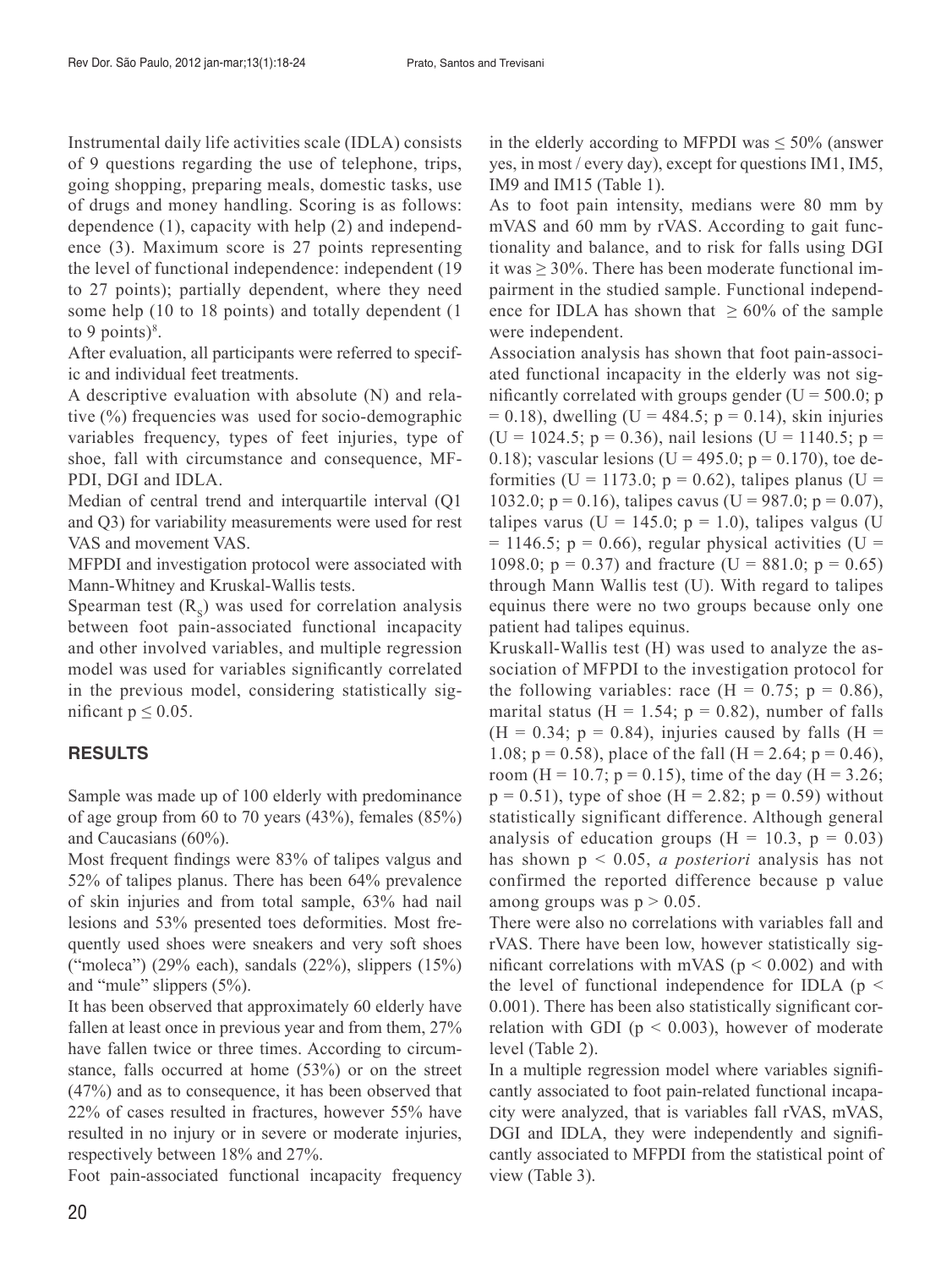|                                                                            | Never, in Any<br>Moment<br>N(% | Yes, Some<br>Days<br>N(% | Yes, Most Days,<br>Every Day<br>N(%) |
|----------------------------------------------------------------------------|--------------------------------|--------------------------|--------------------------------------|
| I avoid going out (IM1)                                                    | 42 (42%)                       | 14(14%)                  | 44 (44%)                             |
| I avoid walking for long distances (IM2)                                   | $20(20\%)$                     | 23(23%)                  | 57 (57%)                             |
| I walk with difficulty (IM3)                                               | 18(18%)                        | 28 (28%)                 | 54 (54%)                             |
| I walk slowly (IM4)                                                        | 19(19%)                        | $31(31\%)$               | 50 (50%)                             |
| When walking, I have to stop to rest my feet (IM5)                         | 23(23%)                        | 29 (29%)                 | 48 (48%)                             |
| Whenever possible, I avoid walking on rough or<br>irregular surfaces (IM6) | 7(7%)                          | 15(15%)                  | 78 (78%)                             |
| I avoid standing up for a long time (IM7)                                  | 13(13%)                        | 32(32%)                  | 55 (55%)                             |
| More frequently, I go by bus, subway or car (IM8)                          | 8(8%)                          | 19(19%)                  | 73 (73%)                             |
| I need help for domestic tasks / shopping (IM9)                            | 32(32%)                        | 29(29%)                  | 39 (39%)                             |
| I still do everything, but with more pain or<br>discomfort (IM10)          | 19(19%)                        | 29 (29%)                 | 52 (52%)                             |
| I have constant foot pain (IM14)                                           | 8(8%)                          | 29 (29%)                 | 63 (63%)                             |
| My feet hurt more in the morning (IM15)                                    | 28 (28%)                       | 25(25%)                  | 47 (47%)                             |
| My feet hurt more in the evening (IM16)                                    | 12(12%)                        | 26(26%)                  | 62(62%)                              |
| I feel stabbing pain in my feet (IM17)                                     | 16(16%)                        | 27 (27%)                 | 57 (57%)                             |
| I am annoyed with my feet hurt (IM11)                                      | $31(31\%)$                     | 19 (19%)                 | 50 (50%)                             |
| I am always concerned with my feet (IM12)                                  | 18(18%)                        | 25(25%)                  | 57 (57%)                             |
| I worry with the shoes I need to wear (IM13)                               | $14(14\%)$                     | 21(21%)                  | 65 (65%)                             |
| I am unable to do the work I used to do (IM18)                             | 13(13%)                        | 26(26%)                  | 61 $(61%)$                           |
| I can no longer perform previous activities (sports,                       |                                |                          |                                      |

dancing, climbing hills, etc.) (IM19)  $13(13\%)$   $26(26\%)$   $61(61\%)$ <br>dancing, climbing hills, etc.) (IM19)

#### Table 1 – MFPDI frequency

MFPDI = Manchester Foot Pain and Disability Index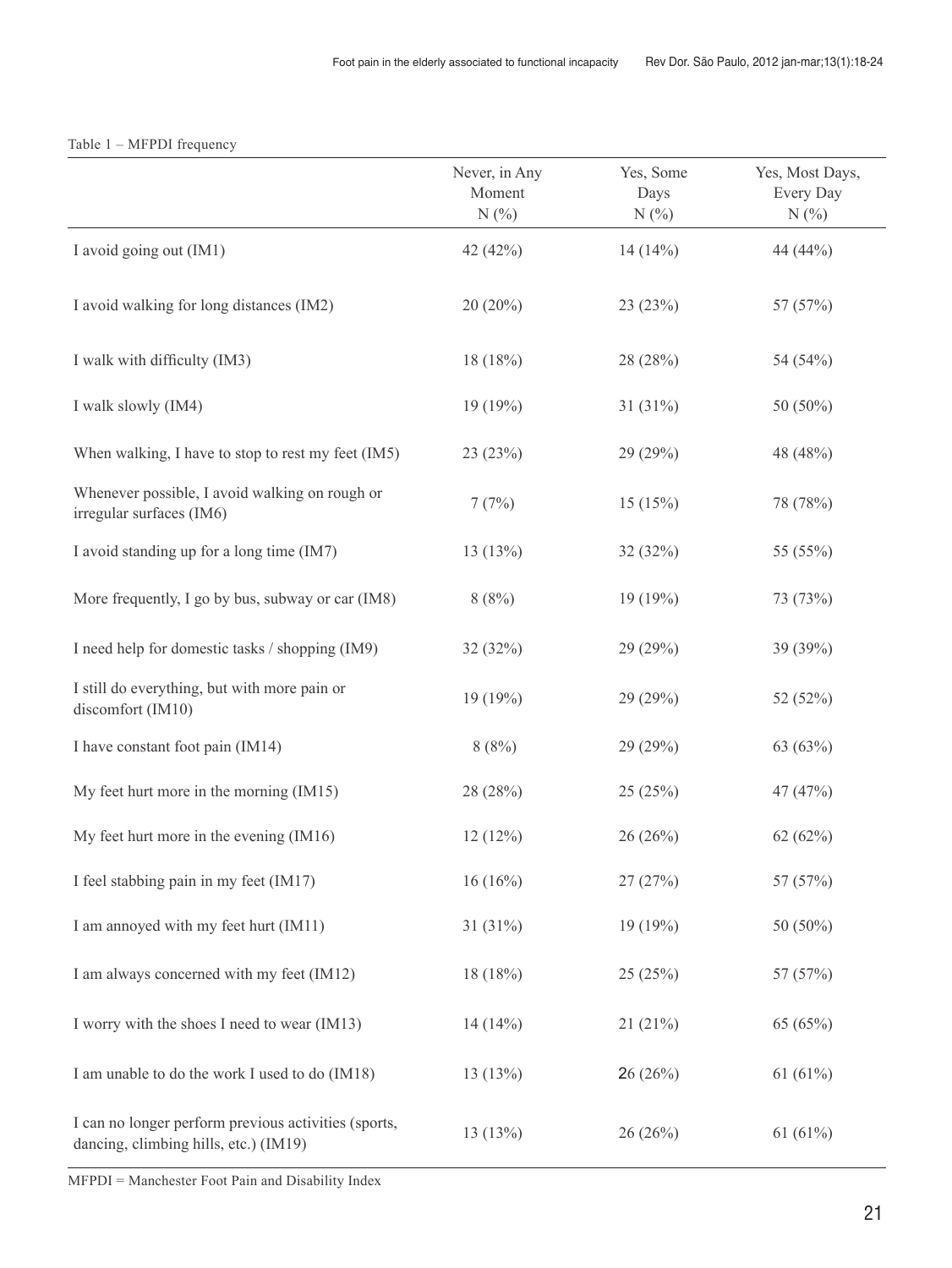| Variables    | <b>RS</b> | p        |
|--------------|-----------|----------|
| Fall         | 0.05      | 0.59     |
| rVAS         | 0.14      | 0.16     |
| mVAS         | 0.36      | $0.002*$ |
| DGI          | 0.49      | $0.003*$ |
| <b>IDLAs</b> | 0.37      | $0.001*$ |

Table 2 – Correlation of MFPDI tests with falls, rVAS, mVAS, DGI and IDLA.

MFPDI = Índice Manchester de Incapacidade Funcional Associada ao Pé Doloroso no Idoso; EAVr = escala analógica visual de dor em repouso; EAVm – escala analógica visual de dor em movimento; DGI = índice de marcha dinâmica; AIVD – escala de atividades instrumentais da vida diária; RS - teste de Spearman (0,8 a 1,0 - muito alta; 0,8 a 0,6 - alta; 0,4 a 0,6 - moderado; 0,2 a 0,4 - baixa; 0,0 a 0,2 - muito baixo).

 $*$ p < 0,05

Table 3 – Multiple Regression of MFPDI tests with regard to fall, rVAS, mVAS, DGI and IDLA.

| Variables   | Coefficient | p value    |
|-------------|-------------|------------|
| Fall        | $-1.69$     | 0.270      |
| rVAS        | $-0.038$    | 0.322      |
| mVAS        | 0.20        | $< 0.001*$ |
| DGI         | $-0.63$     | $< 0.001*$ |
| <b>IDLA</b> | $-0.48$     | $0.004*$   |

 $MPD$ I = Manchester Foot Pain and Disability Index; rVAS = visual analog pain scale at rest; mVAS = visual analog pain scale at movement; DGI = dynamic gait index; IDLA = Instrumental Daily Life Activities scale.  $*_{p} < 0.05$ 

#### **DISCUSSION**

In our study with the elderly followed up in the outpatient setting and with foot pain, most (85%) were females and this gender difference is clearly shown in the literature. There is a general consensus that females develop and report more feet problems than males. This may be attributed, first, to high heel and pointy shoes, which increase the chance of developing feet problems with aging, such as hallux valgus, toe deformities and callosities. Other aspect is tolerance to pain; females report more pain than males and as a consequence they look more often for health services<sup>9</sup>.

Major types of feet and their injuries in the elderly were talipes valgus and planus and skin / nail lesions and toe deformities. These data are similar to findings of a different study<sup>10</sup> with 417 elderly aged above 60 years, which has observed 84% prevalence of dermatological feet affections and 86% of toe deformities. A different study<sup>11</sup>, also evaluating feet of 459 elderly with foot pain and aged 65 years or above, has reported a high prevalence of talipes valgus and toe deformities, in addition to the fact that foot pain was significantly correlated to those types of feet and deformities.

The high frequency of feet injuries in our study has an important role with regard to the elderly population, because as observed in different findings<sup>12</sup>, affections such as corns, ulcerations, toe deformities and talipes planus are clinically very frequent in the elderly, which may result in gait pattern changes, thus affecting their postural stability.

Our study has shown that only 29% of individuals used sneakers with more frequency, which is considered the most adequate and safer for the elderly. Most individuals (71%) used inadequate shoes especially very soft shoes ("moleca"), sandals, slippers and "mule" slippers. Elderly people in general choose shoes made of soft material with flexible structure, which seem to be more comfortable and to better accommodate painful feet deformities and such fact could contribute for the inadequate choice of shoes, since other factors, such as safety are more important.

Falls are a serious and common problem among the elderly and in our study 60% have reported falls in previous year; from them, 27% have fallen two or more times, characterizing the so-called "chronic faller". We have also observed that 22% of falls resulted in fractures. Studies<sup>13,14</sup> have also reported that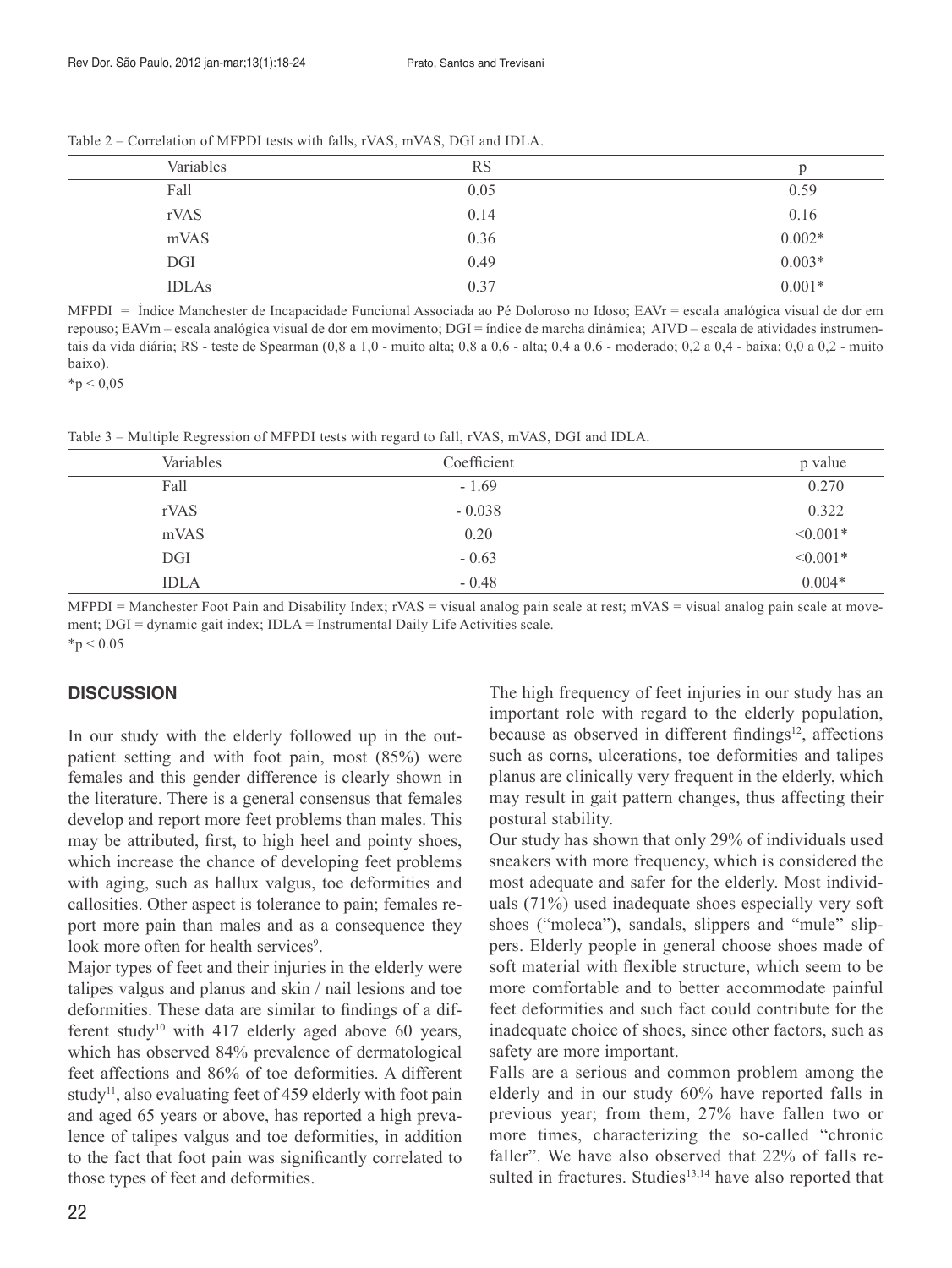approximately 30% to 60% of community-dwelling elderly aged 65 years or above fall once a year, and 15% to 30% of them fall at least twice a year, which is similar to our findings.

Foot pain-related functional incapacity in the elderly was very frequent, which may become a very serious problem. In line with such findings, a study<sup>12</sup> evaluating 172 elderly aged between 62 and 69 years has concluded that disabling foot pain was also very frequent and has also shown that females were more affected.

A population survey aiming at estimating foot pain frequency in Cheshire has observed that almost 100% of people reported disabling foot pain. Foot pain-related incapacity in that study was multifactorial and MFPDI was an effective tool to evaluate disabling foot pain in the elderly population in addition to being easy and fast to be applied<sup>12</sup>.

Foot pain intensity by VAS was not related to foot painrelated functional incapacity when pain was at rest; however there has been significant correlation when considering pain at movement. Foot pain intensity evaluation is very important, but no study was found in the literature with this interest. Since pain intensity impacts QL of the elderly, this aspect has been addressed.

DGI had significant correlation with MFPDI, that is, pain foot-related functional incapacity in the elderly could predispose to gait instability, unbalance and risk for falls, which are important consequences for the elderly. There are few studies in the literature applying DGI in the elderly with foot pain and these have not found correlations of DGI with feet problems in the elderly. Some studies have reported that the risk for falls was correlated to feet disorders. Toe abnormalities and deformities, and callosities are potential gait impairers, which may also increase the risk for falls and lead to fractures and daily life activities restrictions.

Our study has shown the same when using DGI, that is, disabling foot pain in the elderly was associated to the risk for falls, however the same correlation was not shown when variables were falls, their circumstances or consequences. But a study<sup>15</sup> has shown that gait instability measured by DGI is a good indicator of the risk for falls in the elderly.

The level of functional independence for IDLA was correlated to MFPDI; this was a mild, however significant correlation from the statistical point of view. This is a very important finding for the elderly. Disagreeing from our data, a study<sup>11</sup> has shown that disabling foot pain was not correlated to IDLA performance in 459 elderly aged 65 years or above and living in Italy.

Our study had some limitations which could influence results, such as the possible memory bias, since the elderly were asked about events of the previous year. Foot pain may represent additional impairments for the health of the elderly being a serious aging problem.

## **CONCLUSION**

The prevalence of functional incapacity was high among evaluated elderly and was significantly and independently correlated to foot pain intensity at movement, to the level of functional independence to perform instrumental daily life activities and to gait / balance functionality and risk for falls.

## **ACKNOWLEDGMENTS**

For their valuable contributions for this study, we acknowledge the Discipline of Internal Medicine and Therapeutic, the *Centro Cochrane do Brasil* and the Institute of Geriatrics and Gerontology (IGG) / Federal University of São Paulo (UNIFESP). São Paulo, SP.

## **REFERENCES**

1. Kalache A, Veras RP, Ramos LR. The aging of the world population. A new challenge. Rev Saude Publica 1987;21(3):200-10.

2. Garrow AP, Papageorgiou AC, Silman AJ, et al. Development and validation of a questionnaire to assess disabling foot pain. Pain 2000;85(1-2):107-13.

3. Menz HB, Lord SR. The contribution of problems to mobility impairment and falls in older people. J Am Geriatr Soc 2001; 49(12):1651-6.

4. Kiely DR, Kiel DP, Burrows AB, et al. identifying nursing home residents at risk for falling. J Am Geriatr Soc 1998;46(5):551-5.

5. Menz HB, Tiedemann A, Kwan MM, et al. Foot pain in community-dwelling older people: an evaluation of the Manchester Foot Pain and Disability Index. Rheumatology 2006;45(7):863-7.

6. Jensen MP, Karoly P, Braver S. The measurement of clinical pain intensity: a comparison of six methods. Pain 1986;27(1):117-26.

7. Price DD. Psychological and neural mechanisms of pain. New York: Raven Press; 1988. p. 245-52.

8. Menz HB, Morris ME, Lord SR. Foot and ankle risk factors for falls in older people: a prospective study. J Gerontol A Biol Sci Med Sci 2006;61(8):866-70.